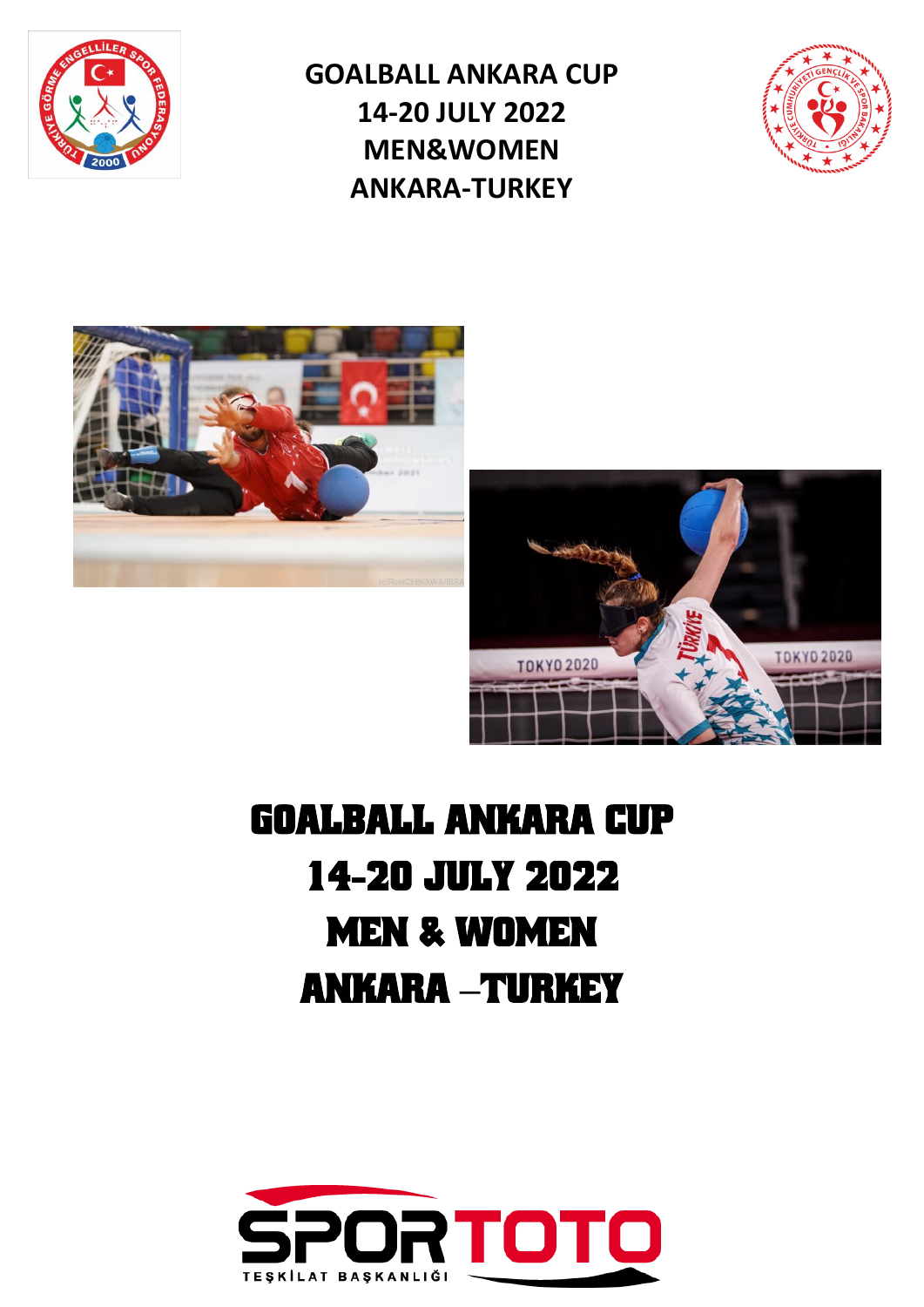

# **GOALBALL ANKARA CUP 14-20 JULY 2022 MEN&WOMEN ANKARA-TURKEY**



Distinguished IBSA Goalball Family,

We are organizing the  $2^{nd}$  edition of Goalball Ankara Cup. Paralympic and European Champion Teams are waiting for you.

Goalball Ankara Cup will be a great tournament for preparing to World Championships.

We are looking forward to welcoming you to Turkey's Capital City Ankara.

## **1. TENTATIVE SCHEDULE**

- 14 JULY 2022 ARRIVALS & TECHNICAL MEETING
- 15 JULY 2022 ROUND ROBIN GAMES MEN & WOMEN
- 16 JULY 2022 ROUND ROBIN GAMES MEN & WOMEN
- 17 JULY 2022 ROUND ROBIN GAMES MEN & WOMEN
- 18 JULY 2022 QUARTER FINALS SEMI FINALS MEN & WOMEN
- 19 JULY 2022 FINALS
- 20 JULY 2022 DEPARTURE

## **2. FUNDAMENTAL PRINCIPLES**

Tournaments will be played under IBSA Rules. Referees are going to be local referees. If each team requires they can bring one referee by their own cost.

## **3. INSURANCE**

Each IBSA member Federation (in the following: IBSA Member Organisations) is responsible for its competitors (the control of non-pregnancy as well as the control of gender are placed under the responsibility of the National Federations) and must assume all responsibility for accident and health insurance as well as the civil liabilities for their competitors and officials, during the events.

The organizer of the event and the IBSA will not be responsible for any insurance related to above-mentioned matters. Nevertheless, the IBSA Member Organisations staging the event shall take all necessary actions to provide insurance coverage against civil liability for the entire duration.

The organizer of the event has no liability for any claims of injury, illness or death arising out of the participation and traveling in connection with this event.